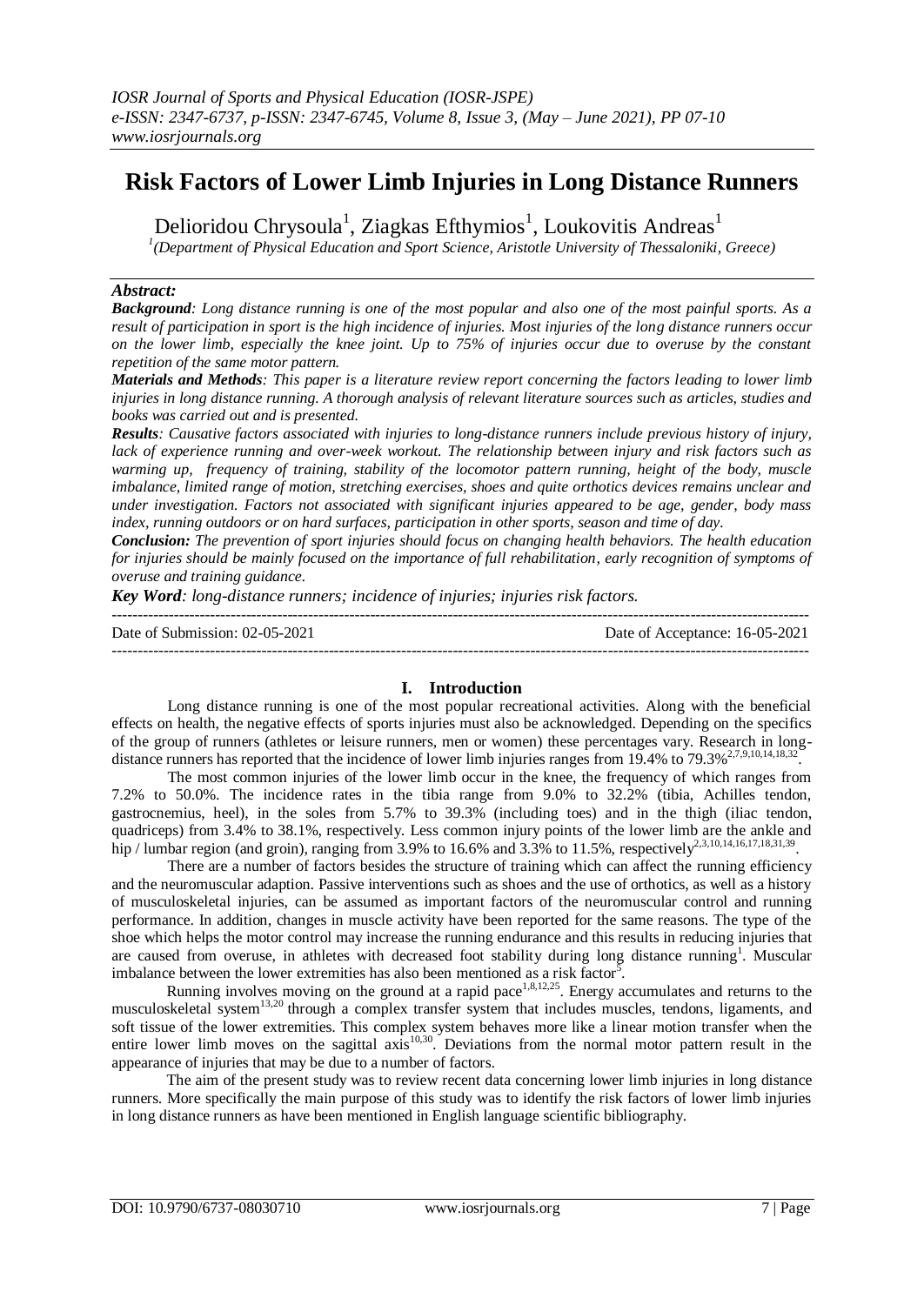## **II. Risk factors**

Risk factors for lower extremity injuries in runners may be divided into four categories: systemic factors, running / training factors, health factors, and lifestyle factors.

### **Systemic factors**

Opinions vary as to whether age is a significant risk factor. Research suggests that older age constitutes an important risk factor for injury<sup>15,17,19,39</sup>. However, other studies in older runners present the age as a protective factor<sup>19,35</sup>. There is also evidence that older runners are more likely to get injured in the anterior femurs and more difficult in the gastrocnemius, while female runners are more prone to hip injuries<sup>19</sup>. Studies in which participants, regardless of age, underwent the same level of education show a significantly increased tendency for injury with age<sup>22, 33</sup>. In contrast, in the general population, older age has been reported to be potentially protective against injury, based on the experience of a runner to "hear his body language" and know how to avoid injury<sup>36</sup>. One study concluded that increasing age was associated with a significant reduction in running injuries, but argued that it was due to a lack of previous medical history<sup>28</sup>.

Research suggests that a small difference in leg length is associated with lower limb injuries and that greater knee stiffness is a risk factor for tibial injury<sup>17</sup>. In addition, there is evidence that higher heel wryness protects against knee and foot injuries, while lower heel wryness is an indicator of knee injury protection<sup>17</sup> .

Krivickas et al.<sup>23</sup> associated the plantar clubfooted with the onset of plantar fasciitis and fatigue fractures. Kvist et al.<sup>24</sup> reported that a clubfooted sole is associated with the induction of tendonitis of the Achilles tendon, while Wen et al.<sup>38</sup> associated the relative abnormal height of the foot arch with iliac tendonitis and tibial injuries. On the other hand, Ogon et al.<sup>34</sup> argued that a higher load on the lumbar spine occurs in people with a low arch.

In a study by McPoil et al.<sup>31</sup> male runners whose height was 1.70 meters or more are reported to have a significantly higher risk of injury. However, there is limited evidence for the association between height and the incidence of lower extremity injuries. Contrariwise, higher body weight seems to act protectively against injuries<sup>17</sup>, while there is evidence that a body mass index greater than 26 kg/m<sup>2</sup> protects male runners from lower limb injuries $39$ .

## **Factors related to training**

There are conflicting views on whether there is a positive relationship between training volume and overall lower limb injuries<sup>17,19</sup>. Studies report that male runners are statistically significantly more at risk when running more than two days a week, and similar data were found for women<sup>39</sup>. These researchers also report that training at more than 64 km per week is a significant risk factor for lower limb injuries in male runners, while in women this relationship has not been confirmed<sup>2,31</sup>. Other researchers argue that increasing the running distance training per week is an important factor in preventing knee and ankle injuries $17,19$ .

In the studies of Van Mechelen<sup>37</sup> and Brill and Macera<sup>7</sup>, running distance is considered one of the most powerful injury-causing factors. In fact, these researchers confirm that it is difficult to accurately determine the risk of injury to a population, despite the recording of numerous risk factors, unless training time is taken into account. It is recommended that future research on the risk of injury to runners include exercise time in their method.

According to some research, warm-up does not play an important role in the occurrence of lower limb injuries. However, there is some evidence linking lower limb injuries to women runners who run on hard surfaces<sup>2</sup>. However, there was no significant amount of occurrence in men. James et  $al^{21}$ , however, did not find any association between training on hard surfaces with an increased risk of injury<sup>4,28</sup>. The apparent lack of effect of the training surface may be due to the difficulty of quantifying the time and intensity of the run performed on each of the running surfaces.

There is evidence linking tibial injuries to the use of a larger number of running shoes<sup>17</sup>, while there is limited evidence that a shoe aged four to six months is a protective factor for lower extremity injuries in male runners, but a risk factor in women<sup>39</sup>.

Finally, no significant correlation was found between running rate and lower extremity injury<sup>17,18</sup>.

## **Health related factors**

History of previous injuries has been reported to be a significant risk factor for injury in many studies<sup>2,9,17,31</sup>. There is evidence of a positive relationship between the history of previous injuries and the appearance of new injuries to the lower extremities.

According to Marti et al.<sup>28</sup> and Macera et al.<sup>27</sup>, a previous injury is an important harbinger of injury reappearance. Macera et al.<sup>26</sup> stated that it is not clear whether the high reappearance rate is due to incomplete treatment of the initial injury, a tendency to re-injury, or an uncorrected kinetic problem.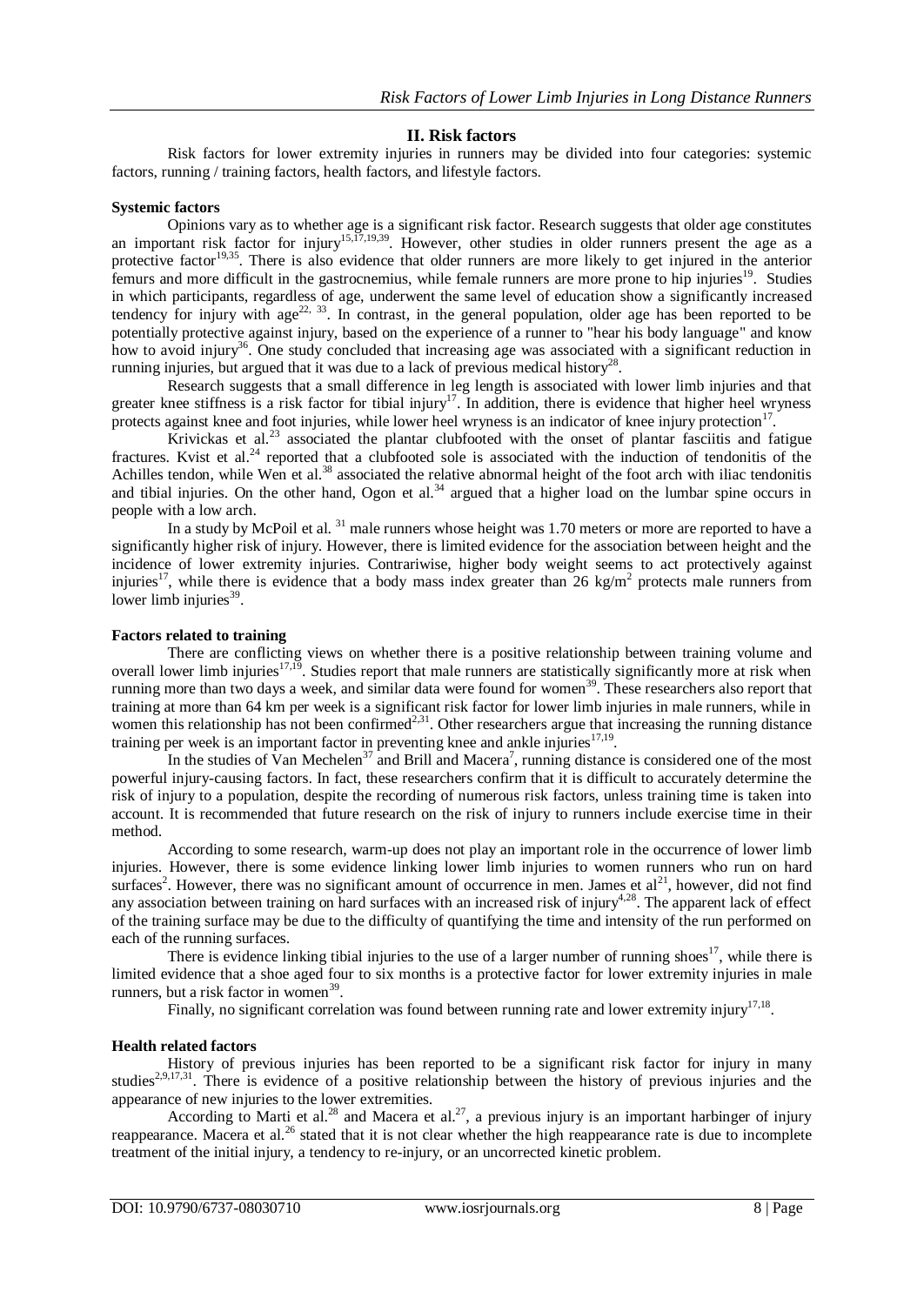#### **Lifestyle factors**

There is evidence that alcohol consumption is a risk factor for anterior femoral injuries. Involvement in cycling and other aerobic activities are also risk factors for injuries to the anterior femur and pelvic tendon, respectively<sup>19</sup>. This prospective comparative study was carried out on patients of Department of general Medicine at Dr. Ram Manohar Lohia Combined Hospital, Vibhuti Khand, Gomti Nagar, Lucknow, Uttar Pradesh from November 2014 to November 2015. A total of 300 adults (men and women) aged  $\geq 18$  years participated in this study.

### **III. Discussion**

Based on bibliography findings, risk factors for lower limb injuries in athletes fall into four categories: systemic factors, running / training-related factors, health factors, and lifestyle factors. In terms of systemic factors, age appears to be a risk factor<sup>15,17,19,39</sup>. According to research conducted in athletes, age is a risk factor while in the general population it seems to act protectively for the occurrence of injuries<sup>36</sup>. A similar correlation is observed between the sexes of runners.

The existence of asymmetry<sup>17</sup>, the height of athletes<sup>31</sup>, and their body weight<sup>17</sup>, based on research's data seem to be factors that cause injuries. Conflicting are the views on training frequency<sup>17,19</sup> and the weekly running distance during training<sup>17,39</sup>, while the warm  $up^{2,31}$  the surface type<sup>4,28</sup> and running rate<sup>17,18</sup> do not appear to be positively correlated with injury occurrence.

Regarding health risk factors and while they have not been clearly defined<sup>27</sup>, there is an agreement among research views as to the correlation of the athlete's previous history of injuries with a new injury. While research confirms this correlation, also fails to adequately determine the causes of the increased tendency for recurrence of lower limb injuries, given some unidentified possible causes.

Research shows that athletes' daily lifestyle can be a potential cause of lower extremity injuries due to alcohol consumption and aerobic activity<sup>19</sup>.

## **IV. Conclusion**

Concluding, the contribution of mechanisms that may affect neuromuscular control and running efficiency, such as the type and age of the athletic shoe, the hardness and the type of surface need further investigation. It is not clear that inadequate recovery from an old injury may be a risk factor for reappearance of a new injury<sup>26</sup>, while the effect of changes in the neuromuscular control, as a result of running injuries, needs to be thoroughly considered<sup>6</sup>.

Τhe preponderance of research, classifies the stability of locomotor running pattern, muscle imbalance, reduced range of motion, stretching exercises, knee stiffness, abnormal height of the foot arch and the use of orthotics devices as factors that may affect the lower limb injuries to some extent.

Most researchers agree that the main factors leading in lower limb injuries, includes previous history of injuries, lack of experience in running and overtraining per week.

Based on the findings of this study we may support that for injury prevention it would be wise to change the way previous injuries are managed and take into account the overall health of the athlete. As the factors of lower limb injuries are not sufficiently established, the main way to prevent them is to completely recover from any previous injuries and recognize early the symptoms of overuse

More scientific data is needed to determine the causes of lower limb injuries. Those information might benefit a large number of athletes by giving them the opportunity to design ways to prevent and avoid unwanted injuries. In addition, further research is needed to determine whether the training methods, training frequency, and running duration may affect the incidence of injuries.

#### **References**

- [1]. Alexander RM. (1991). Elastic mechanisms in primate locomotion. Morphology & Anthropology; 78: 315–320.14.
- [2]. Alexander RM. (1989). Optimization and gaits in the locomotion of vertebrates. Physiology Revision; 69: 1199–1227.
- [3]. Alexander RM. (1992). A model of bipedal locomotion on compliant legs. Philosophical translations of Royal Society of London.Series B, Biological sciences; 338: 189–198.
- [4]. Ballas M, Tytko J, Cookson D. (1997). Common overuse running injuries: diagnosis and management. American Family Physician; 55: 2475–80.
- [5]. Beukeboom C, Birmingham TB, Forwell L, Ohrling D. (2000). Asymmetrical strength changes and injuries in athletes training on a small radius curve indoor track. Clinical Journal of Sport Medicine; 10(4): 245-50.
- [6]. Bonacci J, Chapman A, Blanch P, Vicenzino B. (2009). Neuromuscular adaptations to training, injury and passive interventions: implications for running economy. Sports Medicine; 39(11): 903-21.
- [7]. Brill PA, Macera CA. (1995). The influence of running patterns on running injuries. Sports Medicine; 20: 365–8.
- [8]. Cavanagh PR. (1992). Biomechanics of Long Distance Running. Champaign, IL: Human Kinetics.
- [9]. Cavagna GA. (1975). Force platforms as ergometer. Journal of Applied Physiology; 39: 174– 179.
- [10]. Carter RR, Crago PE, Keith MW. (1990). Stiffness regulation by reflex action in the normal human hand. Journal of Neurophysiology; 64: 105–118.